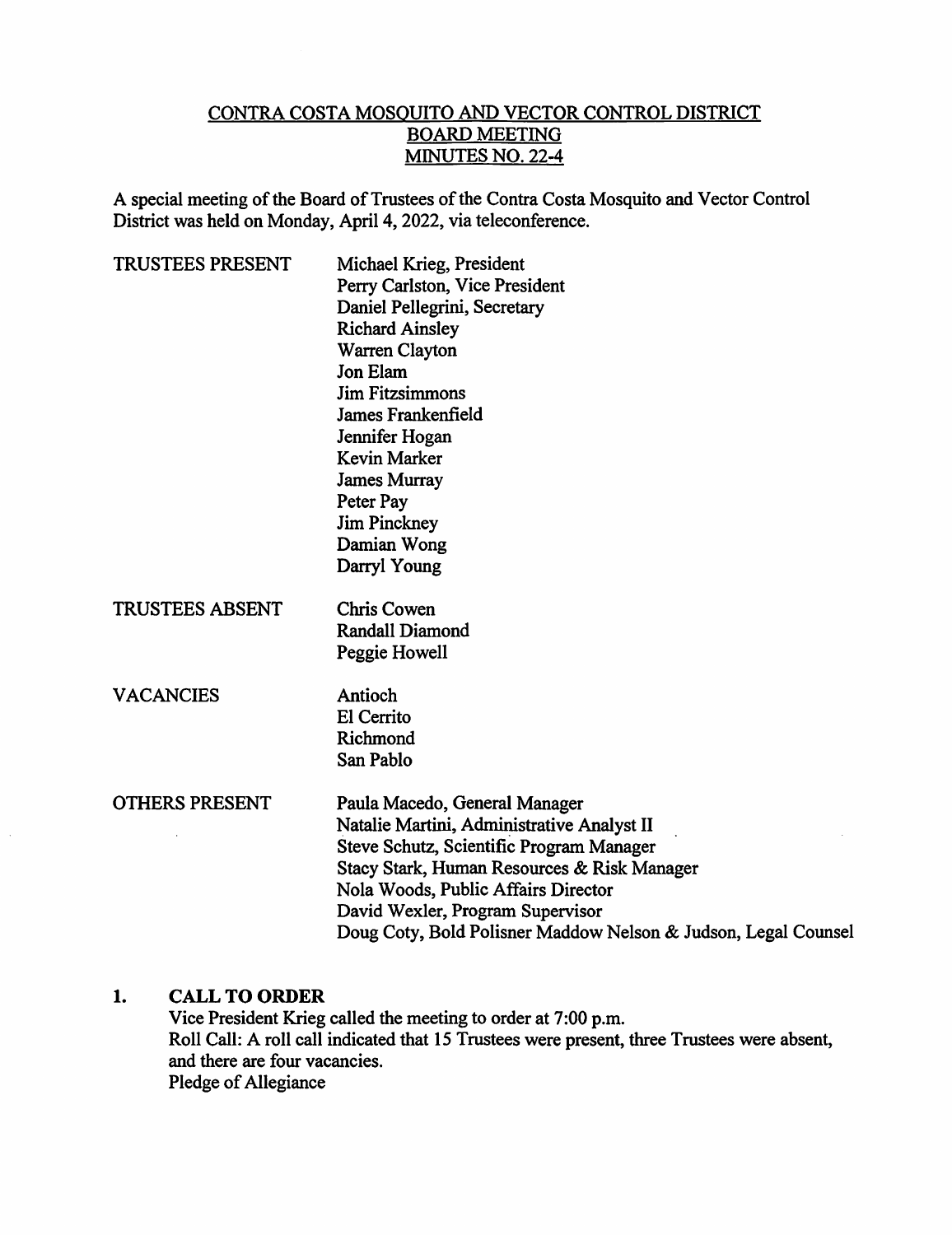# 2\* AUTHORIZATION TO MEET VIA TELECONFERENCE

- Authorization to Meet Via Teleconference Pursuant to Government Code Section 54953, Subdivision (e)(1)(C) – Consider finding that, as result of the COVID-19 emergency, meeting in person would present imminent risks to the health or safety of attendees, and the meeting should be held by teleconference as authorized by and pursuant to Subdivision (e) of Section 54953 of the Government Code. A.
- $***$ Motion was made by Trustee Pinckney and seconded by Trustee Clayton to approve the authorization to meet via teleconference. Motion passed unanimously.
- 3.\* AGENDA MANAGEMENT Agenda was adopted by rule.

## 4. PUBLIC INPUT ON NON-AGENDA ITEMS - None

## 5. CONSENT CALENDAR

- MINUTES Approval of Minutes of the March 14,2022 Board of Trustees Meeting A.
- Approval of expenditures of February 2022, including: Accounts payable February 15th checks No. XXXX24 through No. XXXX32 Payroll February 28<sup>th</sup> check No. XXXX33 through No. XXXX39 Accounts payable February 28<sup>th</sup> checks No. XXX40 through No. XXXX50 Accounts Payable Total: \$65.395.80 Payroll Total: \$601.45 B.
- Direct Deposit Expenditures for payroll  $\&$  accounts payable Approval of payroll expenditures of February 1,2022 through February 28,2022, including: Payroll February 4-7<sup>th</sup> No. D18130 through No. D18132 Payroll February 15<sup>th</sup> No. D18133 through No. D18163 Payroll February 28<sup>th</sup> No. D18164 through No. D18203 Accounts payable February 15<sup>th</sup> No. E02698 through E02705 Accounts payable February 16<sup>th</sup> No. E02706 Accounts payable February 28<sup>th</sup> No. E02707 through No. E02717 Accounts Payable Total: \$99.818.21 Payroll Total: \$175.452.80 C.
- Investment Activity for February 2022 D.
- Financial Report E.

Trustee Clayton asked about the status of the 457 account with Nationwide. Administrative Analyst II Martini explained that the transfer of fimds to the new Empower accounts took place in March, and that the expenses presented in this report occurred in February.

 $**$ Motion was made by Trustee Pellegrini and seconded by Trustee Carlson to approve the consent calendar. Motion passed unanimously.

#### 6. BOARD AND STAFF REPORTS

A. BOARD-None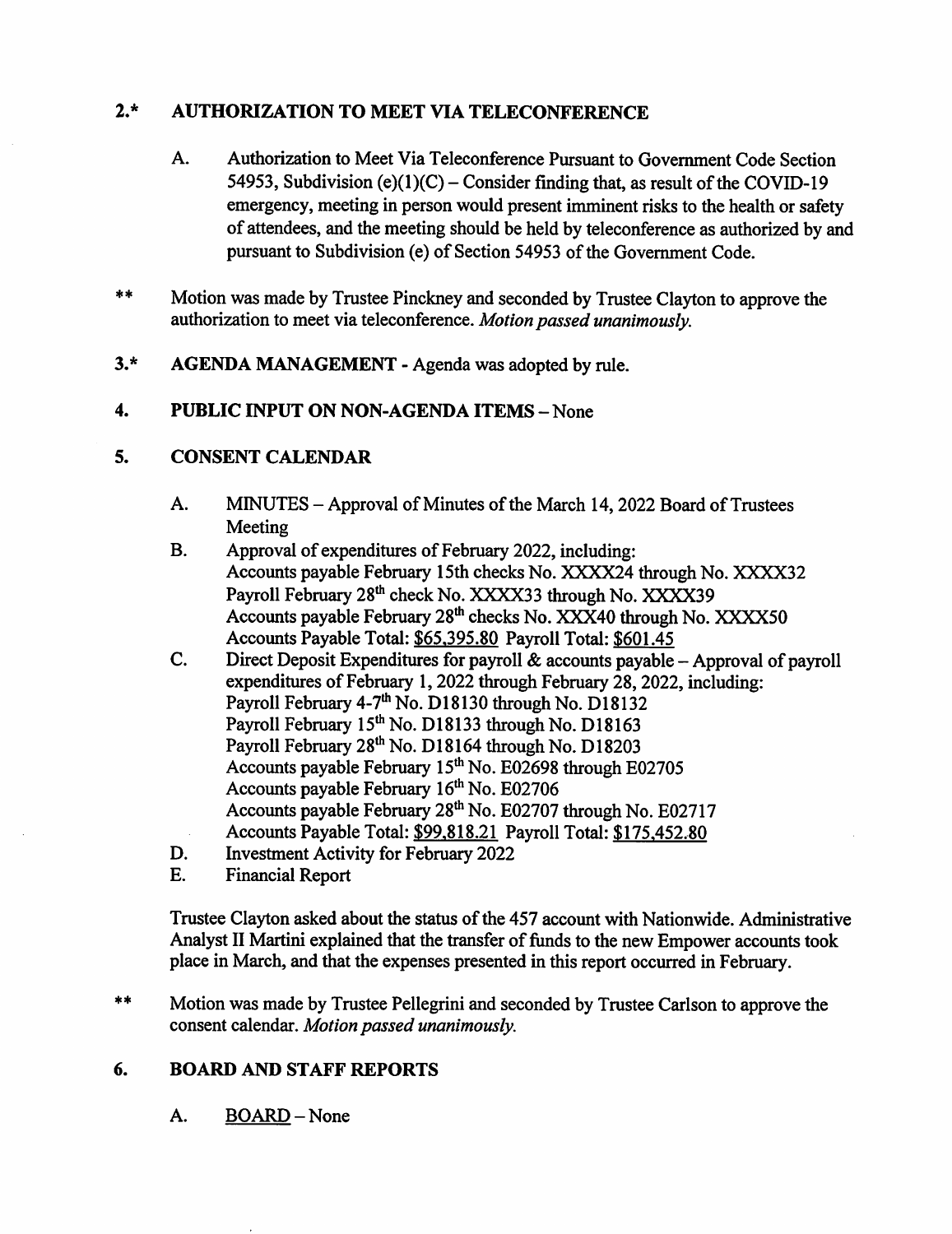GENERAL MANAGER - General Manager Macedo spoke to the Board about the mutual aid agreement currently signed among the mosquito and vector control agencies in Alameda, Marin-Sonoma and San Mateo counties, and stated that she will be bringing it to the Board for consideration at a future meeting. B.

General Manager Macedo indicated Legislative Days with assembly members were scheduled virtually again this year and that she and Public Affairs Director Woods have met with staff from the offices of Assembly member Grayson and Senator Skinner so far. She asked that if any Trustees are interested in participating in these meetings, to please reach out to her. The next meeting is scheduled for April 20, 2022, with Senator Steve Glazer. General Manager Macedo was invited by the Pacific Southwest Center of Excellence in Vector-Borne Diseases to attend their Annual Meeting on April 5-6, 2022 in Sacramento. In addition, on April 22, 2022, she will be giving a presentation at the Lyme Disease Advisory Committee meeting.

Lastly, California Department of Public Health staff was on site and conducted their annual inspection of District facilities and programs. They looked at technician vehicles/trucks, calibration records and pesticide application data, as well as conducted a full program review. General Manager Macedo also mentioned that we have a few positions open for Vector Control Technician I and Vector Control Aide (seasonal).

STAFF - Public Affairs Director Woods provided an update on the Innovative Mosquito Technology (IMT) as seen recently in the media. The non-native mosquito species (Aedes albopictus and Aedes aegypti) entered California more than 11 years ago, and over time they have started to expand throughout the state, all the way to Shasta County. Controlling these invasive species will take innovative solutions. She explained that IMT has been part of Integrated Vector Management programs for over 60 years, although recently there are (3) IMT options being considered in California: Wolbachia, irradiated mosquitoes and selflimiting mosquitoes. The U.S. EPA has approved the pilot project from Oxitec in Florida (on-going), and has recently approved the addition of California, specifically in Northern Tulare County. Oxitec has submitted a research authorization application to the Department of Pesticide Regulation and, if approved, they will work with Delta Mosquito & Vector Control District to reduce the population of invasive Aedes mosquitoes. Public Affairs Director Woods answered questions from the Board. B.

Administrative Analyst II Martini thanked Trustees for successfully filing their 2021 Statement of Economic Interests and indicated all trustees are in compliance with the 2021 annual requirement for Form 700 filing.

C. LEGAL - None